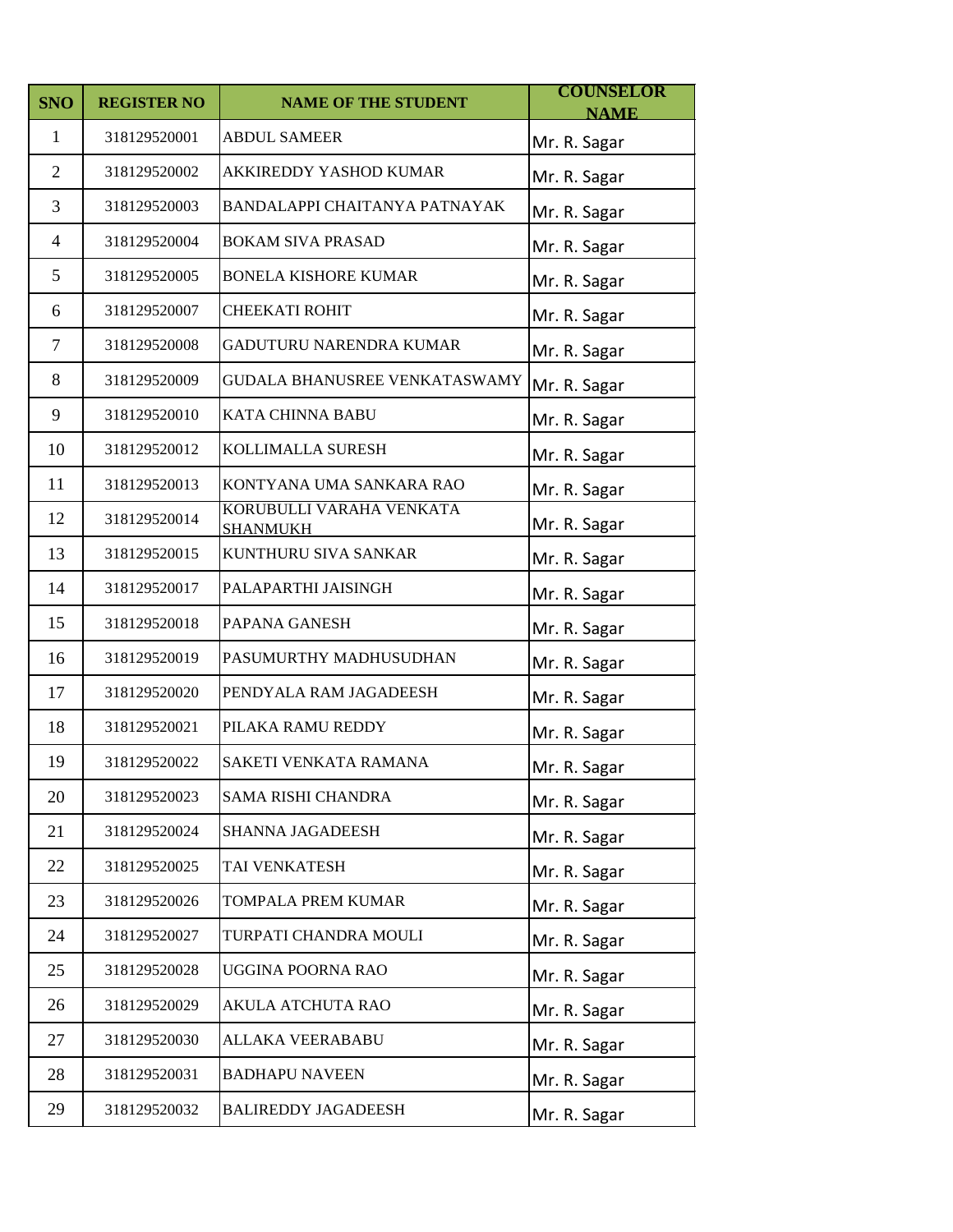| 30 | 318129520033 | <b>BANDA KOTESWARA RAO</b>    | Mrs. A. Jyothi |
|----|--------------|-------------------------------|----------------|
| 31 | 318129520034 | <b>BANDARU MADAN MOHAN</b>    | Mrs. A. Jyothi |
| 32 | 318129520035 | <b>BATTULA SRINIVAS</b>       | Mrs. A. Jyothi |
| 33 | 318129520036 | <b>BUDDA NANAJI</b>           | Mrs. A. Jyothi |
| 34 | 318129520037 | <b>BUDDHA RAMESH</b>          | Mrs. A. Jyothi |
| 35 | 318129520038 | <b>CHELLURI NAVEEN</b>        | Mrs. A. Jyothi |
| 36 | 318129520039 | CHIKKALA RAM SAI              | Mrs. A. Jyothi |
| 37 | 318129520040 | CHIRIKI PAVAN KUMAR           | Mrs. A. Jyothi |
| 38 | 318129520041 | DASULA NAGA SAI BHASKAR REDDY | Mrs. A. Jyothi |
| 39 | 318129520042 | <b>DODDI LOKESH RANA</b>      | Mrs. A. Jyothi |
| 40 | 318129520043 | <b>DODDI VAMSI</b>            | Mrs. A. Jyothi |
| 41 | 318129520044 | GANGALAKURTHI PAVAN KALYAN    | Mrs. A. Jyothi |
| 42 | 318129520046 | <b>GEDELA JANARDHANA RAO</b>  | Mrs. A. Jyothi |
| 43 | 318129520047 | <b>GEDELA TEJA</b>            | Mrs. A. Jyothi |
| 44 | 318129520048 | <b>GOLAGANI VAMSI</b>         | Mrs. A. Jyothi |
| 45 | 318129520049 | <b>GOLLAVILLI SIVA</b>        | Mrs. A. Jyothi |
| 46 | 318129520050 | DENDETI PARADESI KUMAR        | Mrs. A. Jyothi |
| 47 | 318129520051 | <b>GRANDHI SANDEEP</b>        | Mrs. A. Jyothi |
| 48 | 318129520052 | JAGGUMANTHRI VARUN KUMAR      | Mrs. A. Jyothi |
| 49 | 318129520053 | <b>JAMPANA MANI VARMA</b>     | Mrs. A. Jyothi |
| 50 | 318129520054 | KANDRAGULA LIKHTH             | Mrs. A. Jyothi |
| 51 | 318129520055 | KARU YERNI BABU               | Mrs. A. Jyothi |
| 52 | 318129520056 | KILLAMPALLI GANGA NAVEEN      | Mrs. A. Jyothi |
| 53 | 318129520057 | KOMMANAPALLI RAVINDRA         | Mrs. A. Jyothi |
| 54 | 318129520058 | KOTANA MOHAN                  | Mrs. A. Jyothi |
| 55 | 318129520059 | JAVVADI LAKSHMINARAYANA       | Mrs. A. Jyothi |
| 56 | 318129520060 | KOTTAPU JAYASHANKAR           | Mrs. A. Jyothi |
| 57 | 318129520061 | PEDIREDLA GANESH              | Mrs. A. Jyothi |
| 58 | 318129520062 | LAKKARAJU NAGENDRAKUMAR       | Mrs. A. Jyothi |
| 59 | 318129520063 | MADANA GANAPATHI              | Mrs. A. Jyothi |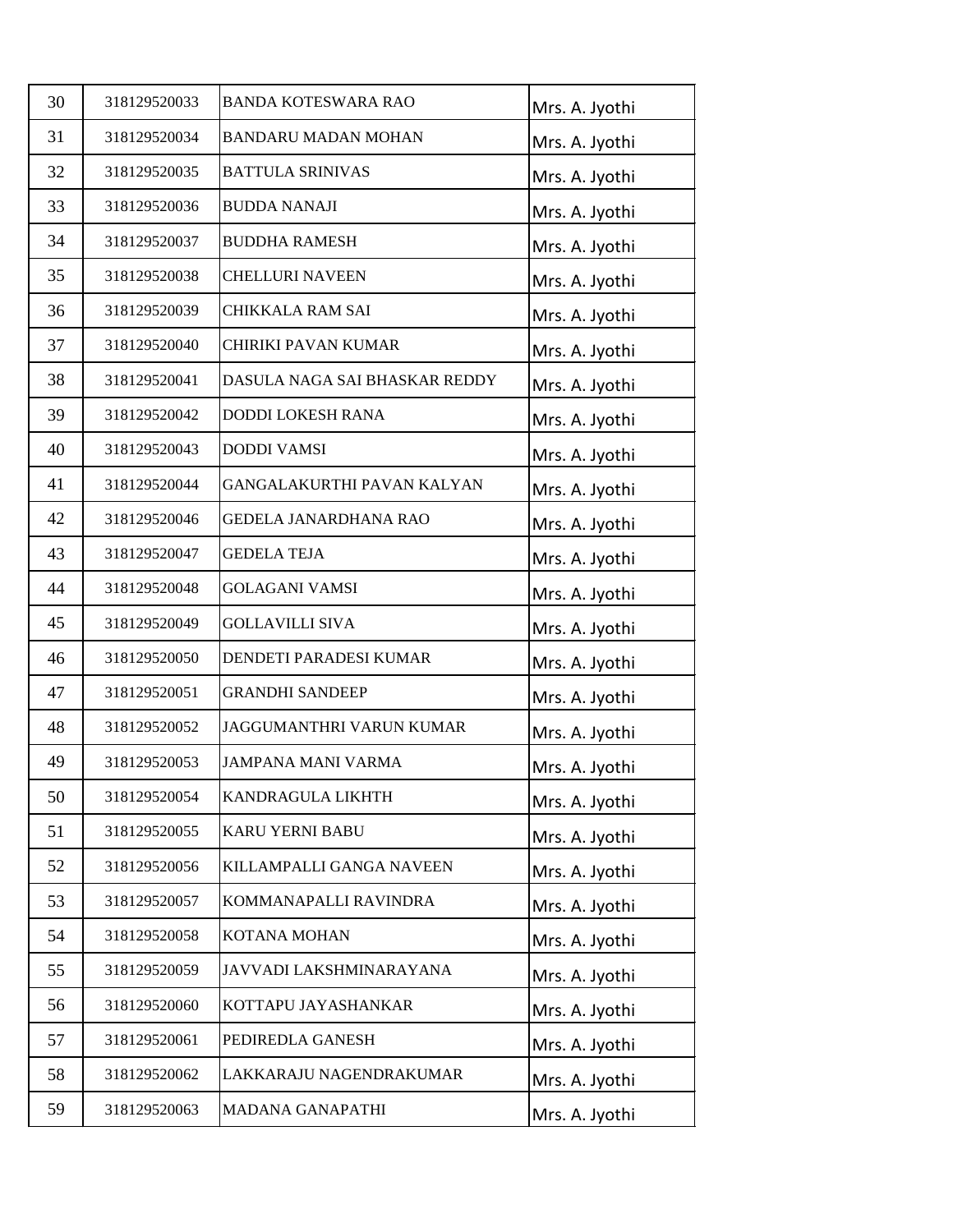| 60 | 318129520064 | <b>MALAKA SATISH</b>                                 | Mrs. A. Jyothi |
|----|--------------|------------------------------------------------------|----------------|
| 61 | 317129520001 | <b>BALIVADA SAI SANTOSH</b>                          | Mrs. A. Jyothi |
| 62 | 317129520002 | <b>BEHARA SAI KARTHEEK HARISH</b>                    | Mrs. A. Jyothi |
| 63 | 318129520065 | <b>ARINGI KARTHIK</b>                                | Mrs. A. Jyothi |
| 64 | 318129520066 | <b>BARATAM CHAKRINI</b>                              | Mrs. A. Jyothi |
| 65 | 318129520067 | <b>BONTHA BHAGYA RAJ</b>                             | Mrs. A. Jyothi |
| 66 | 318129520068 | <b>BOTTA BHARGAVI</b>                                | Mrs. A. Jyothi |
| 67 | 318129520069 | DHODDI MOUNIKA                                       | Mrs. A. Jyothi |
| 68 | 318129520070 | <b>KAMBALA ANJALI</b>                                | Mrs. A. Jyothi |
| 69 | 318129520071 | KOTIYADA RAMALAKSHMI                                 | Mrs. A. Jyothi |
| 70 | 318129520072 | MALLAPUREDDI BHANUPRASAD                             | Mrs. A. Jyothi |
| 71 | 318129520073 | MALLUVALASA POORNA CHANDRA<br><b>SATYA SAI KUMAR</b> | Mrs. A. Jyothi |
| 72 | 318129520074 | <b>MANDA SAI SRINIVAS</b>                            | Mrs. A. Jyothi |
| 73 | 318129520075 | <b>MATURI MURALI</b>                                 | Mrs. A. Jyothi |
| 74 | 318129520076 | MURRU MALLIKHARJUNA RAO                              | Mrs. A. Jyothi |
| 75 | 318129520077 | <b>NAKKA SIVA</b>                                    | Mrs. A. Jyothi |
| 76 | 318129520078 | <b>NALAM CHARAN KUMAR</b>                            | Mrs. A. Jyothi |
| 77 | 318129520079 | NALLABATI SAI SAGAR                                  | Mrs. A. Jyothi |
| 78 | 318129520080 | ORRI SOM SEKHAR                                      | Mrs. A. Jyothi |
| 79 | 318129520081 | PADALA SATISH                                        | Mrs. A. Jyothi |
| 80 | 318129520082 | PATHIVADA VASU                                       | Mrs. A. Jyothi |
| 81 | 318129520083 | PERLA DIVYA                                          | Mrs. A. Jyothi |
| 82 | 318129520084 | POLAKI KHAGESWARA RAO                                | Mrs. A. Jyothi |
| 83 | 318129520085 | POLAVARAPU JAYA KISHORE                              | Mrs. A. Jyothi |
| 84 | 318129520086 | POLIMERA ANAND                                       | Mrs. A. Jyothi |
| 85 | 318129520087 | PULIBANTI PRAVEEN                                    | Mrs. A. Jyothi |
| 86 | 318129520088 | <b>REDDI KIRAN</b>                                   | Mrs. A. Jyothi |
| 87 | 318129520089 | REGETI MOHAN KUMAR                                   | Mrs. A. Jyothi |
| 88 | 318129520090 | RONGALI KIRAN KUMAR                                  | Mrs. A. Jyothi |
| 89 | 318129520091 | SAMBANA VINAY KUMAR                                  | Mr. MVJT. Arun |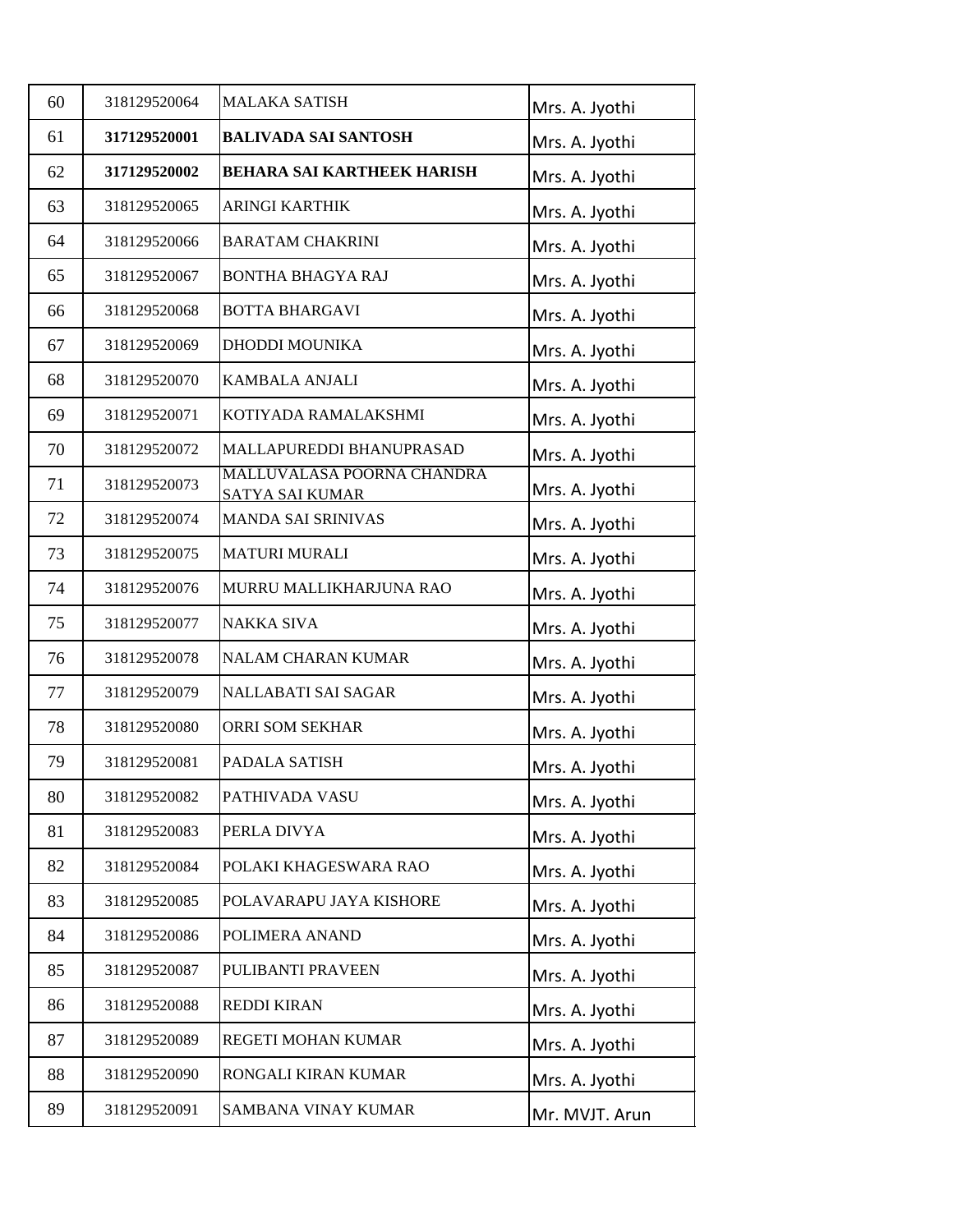| 90  | 318129520092 | SANKILI JAYARAJU            | Mr. MVJT. Arun |
|-----|--------------|-----------------------------|----------------|
| 91  | 318129520093 | <b>SARAGADAM TULASI RAO</b> | Mr. MVJT. Arun |
| 92  | 318129520094 | SIRIGIDI VAMSI KRISHNA      | Mr. MVJT. Arun |
| 93  | 318129520095 | SIRIMALLA LAXMI SAI PRASAD  | Mr. MVJT. Arun |
| 94  | 318129520096 | <b>TAMADA MANOJ</b>         | Mr. MVJT. Arun |
| 95  | 318129520097 | <b>TEKARLA DEENABANDHU</b>  | Mr. MVJT. Arun |
| 96  | 318129520098 | VASUPALLI KANAKA RAJU       | Mr. MVJT. Arun |
| 97  | 318129520099 | VIROTHU VENKATESH           | Mr. MVJT. Arun |
| 98  | 318129520100 | YERIPALLI NANAJI            | Mr. MVJT. Arun |
| 99  | 318129520101 | YERRA SIVA KUMAR            | Mr. MVJT. Arun |
| 100 | 318129520102 | PUTHI HIMANANDA POLREDDY    | Mr. MVJT. Arun |
| 101 | 318129520103 | NAGOTHI NAVEEN KUMAR        | Mr. MVJT. Arun |
| 102 | 318129520104 | SIRIPURAPU SAMUEL KUMAR     | Mr. MVJT. Arun |
| 103 | 318129520105 | <b>DASARI JASWANTH</b>      | Mr. MVJT. Arun |
| 104 | 318129520106 | POTNURU GANESH              | Mr. MVJT. Arun |
| 105 | 318129520107 | PENTAKOTA KARTHIK           | Mr. MVJT. Arun |
| 106 | 318129520108 | POTNURU KORNELI             | Mr. MVJT. Arun |
| 107 | 318129520109 | RAMOJI ANAND KUMAR          | Mr. MVJT. Arun |
| 108 | 318129520110 | KAMBALA JAYASAI             | Mr. MVJT. Arun |
| 109 | 318129520111 | <b>BEVARA RAKESH</b>        | Mr. MVJT. Arun |
| 110 | 318129520112 | ADIREDDI DEVANAND           | Mr. MVJT. Arun |
| 111 | 318129520113 | YEDALA TARUN                | Mr. MVJT. Arun |
| 112 | 318129520114 | <b>GOLAGANI DIVAKAR</b>     | Mr. MVJT. Arun |
| 113 | 318129520115 | <b>DUDDU HEMANTH KUMAR</b>  | Mr. MVJT. Arun |
| 114 | 318129520116 | ADDEPALLI RAVI VARMA        | Mr. MVJT. Arun |
| 115 | 318129520117 | PERUMALLA HARISH            | Mr. MVJT. Arun |
| 116 | 318129520118 | <b>MARADANA PREM KUMAR</b>  | Mr. MVJT. Arun |
| 117 | 318129520120 | THADI RAGHU VARMA           | Mr. MVJT. Arun |
| 118 | 318129520121 | PINAPAREDDY PHANEENDRA      | Mr. MVJT. Arun |
| 119 | 318129520122 | SADI ARUN KUMAR REDDY       | Mr. MVJT. Arun |